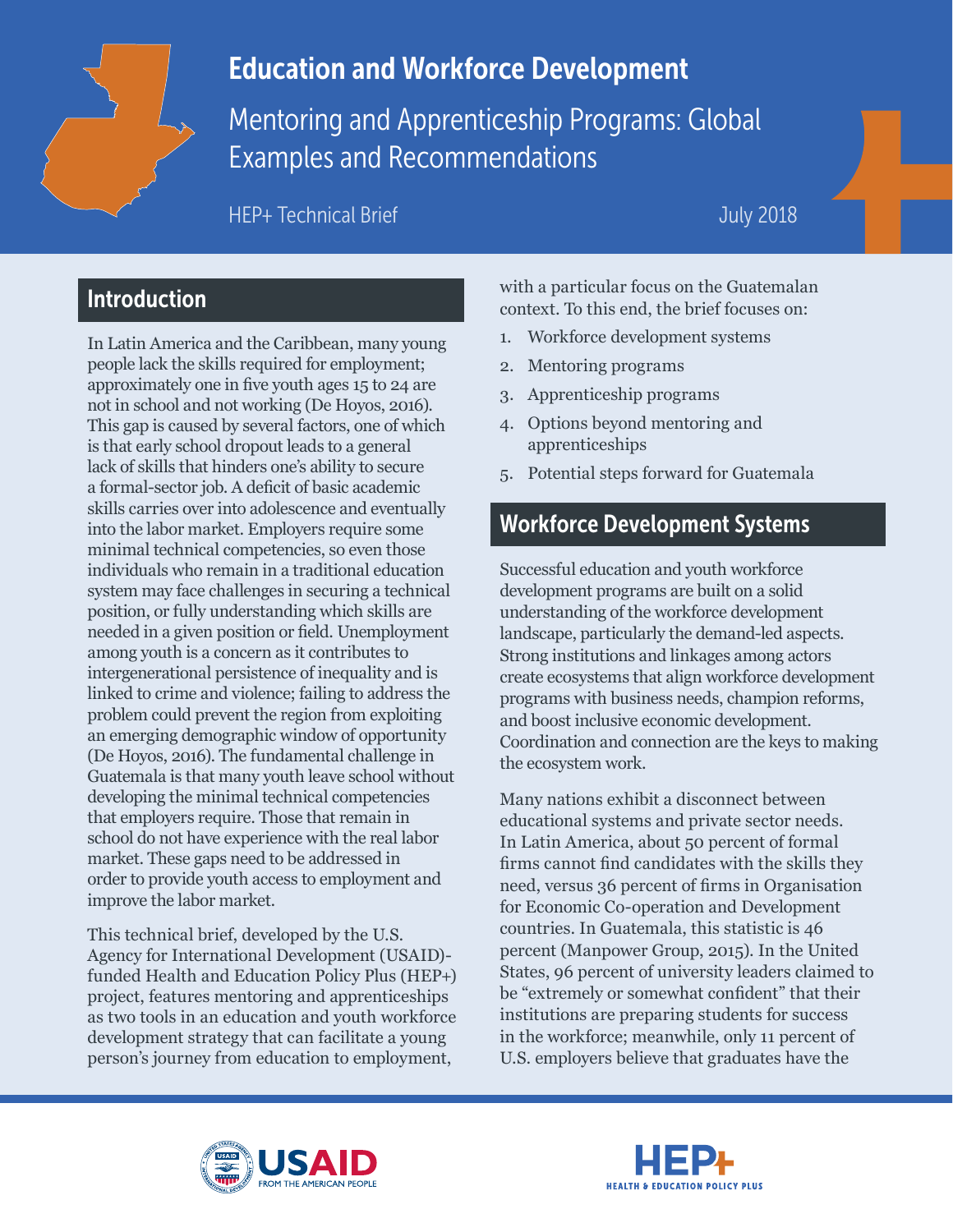skills and competencies needed for employment (Wilson, 2015).

In Guatemala, the organizations and individuals involved in driving job growth are diverse, crossing economic, educational, age, and civil society boundaries. At the national level, organizations drive competitiveness and export growth strategies (for example, the National Competitiveness Program, or PRONACOM, and the Foundation for the Development of Guatemala, or FUNDESA). At the sectoral level, sector associative bodies coordinate growth strategies, business support programs, and sector-specific workforce initiatives (for example, the Export Association of Guatemala, or AGEXPORT, and the Business Process Outsourcing Association). At the business level, firms may have elements of typical functions associated with workforce development programs such as, "recruit, train, and retain" functions in-house. On the education side, schools, vocational institutes, and out-of-school youth programs provide classroom and hands-on training (for example, the Technical Institute of Training and Productivity, or INTECAP, and the Directorate of Extracurricular Education, or DIGGEX). At the community level, youth services, such as those offered by offered by nongovernmental organizations, foundations, and donor projects, often provide psychosocial support and some initial career guidance. Youth workforce development programs can be a critical catalyst for safe, stable societies and sustainable, broadbased economic growth.

Education, civil society, and private sector actors have many types of work-based learning program tools to bridge the gap from education to employment, such as:

- **Mentorship programs:** designed to mentor individuals based on their backgrounds and expectations (as youth, jobseekers, employees, entrepreneurs, and professionals) at any stage in their careers to help guide career decisions both big and small. These programs can be formal or informal.
- **Apprenticeship programs:** include certified and industry-recognized structured on-the-job training and technical off-the-job training. A contract establishes the rights and responsibilities of both parties.
- **Cooperative education programs:**  supervised rotation programs arranged between a school or educational center and an employer (for example, an engineering school and a telecommunications firm), aimed at high school and college students.
- **Internship programs:** geared to students seeking real-world experiences for short periods of time. They are generally unpaid, entry-level positions intended to provide practical skills and the opportunity to learn about an occupation.
- **Career counseling programs:** provide trained counselors with a range of tools to objectively advise a person to make good career decisions, depending on personality and ability.

This brief examines mentorships and apprenticeships as potential tools to bridge the gap from education to employment in Guatemala. The Guatemalan Ministry of Education's *Plan Estrategico de Educacion 2016-2020* emphasized the importance of implementing these programs to increase coverage of out-of-school education in conjunction with accelerated education programs (Ministry of Education, 2016).

### Mentoring Programs

A mentor is a person who teaches, helps, or gives advice to a less experienced person who is often younger than him- or herself (called a mentee). The core aspect of mentoring is spending time together on a regular basis. Mentoring programs are flexible and can be tailored to fit a social need (such as reaching at-risk youth, school youth, or young adults) and tailored to mentor and mentee needs. Time spent together can be structured or unstructured. The format can be one-on-one or in a group; topics can be tied to self-development, education, career searching, professional development, or other topics of mutual interest. An effective mentor understands that his or her role is to be dependable, engaged, authentic, and familiar with the needs of the mentee. A mentor makes an impact by building trust and modeling positive behaviors. The outcome of the time investment is a more confident mentee who is capable of taking ownership of decisions to grow and be successful.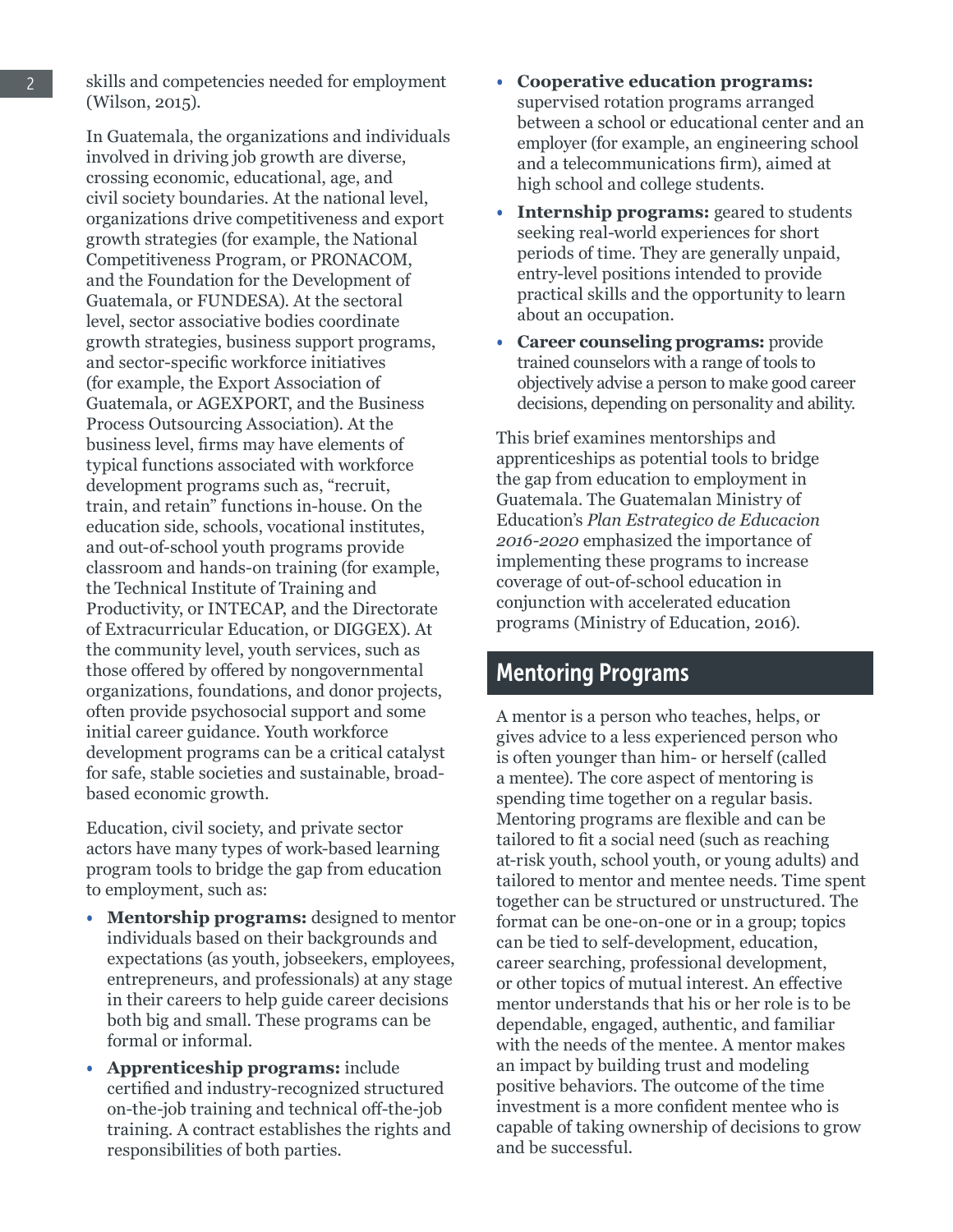There are many types of mentoring programs that focus on the path to employment, including:

- **At-risk youth programs:** mentor at-risk youth on school, life skills, and career direction (for example, [Boys and Girls Club](https://www.bgca.org/)  [of America](https://www.bgca.org/)).
- **Career pathway mentoring programs:**  mentor students nearing the end of school (or at dropout risk points) to help them to navigate potential next steps such as work, vocational school, or continued education (for example, [Towards Employment](http://towardsemployment.org/) and [Year Up\)](https://www.yearup.org/our-approach/how-it-works/?location=national-us/).
- **Entrepreneur mentoring programs:** provide strategic and technical mentorship of young entrepreneurs. They connect businesspeople, professionals, and advisors with aspiring entrepreneurs (for example, [Endeavor](https://endeavor.org/), [Mercy Corps MicroMentor,](https://www.micromentor.org/#how-it-works) [Mentors International,](https://mentorsinternational.org/) and [Alterna Mentores](http://alternaimpact.org/es/become-a-mentor/)).
- **Young professional or company mentoring programs:** provide mentorship of young professionals in a specific industry or company (for example, the [World Bank\)](http://www.worldbank.org/en/about/careers/programs-and-internships/young-professionals-program).

#### Mentoring Roles

The role of the mentor is to listen, help formulate a career plan, provide networking, help navigate, help advocate, provide extra perspectives, identify gaps in knowledge and ways to fill those gaps, encourage progress, and celebrate successes. They provide a trusted alternative to colleagues, supervisors, friends, and family. Mentors sharpen their technical and interpersonal skills, gain new ones, and can form friendships with their mentees.

Mentees dedicate time to their mentor, ask questions, and seek advice. For mentees, the collaborative nature of mentoring develops knowledge, confidence, and interpersonal links.

Mentoring provides an opportunity for learning and development, which can help advance mentees' careers and keep them from feeling stagnant in their roles. The role of a mentoring program is to provide the framework (time, topics, forms, etc.), selection, pairing, tools, evaluation, and support (often financial) to ensure a program is executed effectively.

### Factors for Success

Mentoring has proven effective in many regards. In 2008, a World Bank meta-review of 55 evaluations of mentoring programs in the United States showed that mentoring had a significant, measurable impact on the following, across age, gender, and ethnic categories (Cunningham et al., 2008):

- Reducing high-risk behaviors
- Improving academic and educational outcomes
- Enhancing career and employment outcomes

Since a core element of mentoring is a time investment, mentoring programs should provide clarity on mentoring roles and the expectations with respect to the time invested. Some factors that influence program success are whether:

- Mentors and mentees are matched based on skills and development needs
- Clear goals and objectives are outlined
- Minimum time commitments are communicated
- A formal process exists for monitoring the mentor/mentee relationship
- Both parties are held accountable
- Mentoring program links to business strategy and goals

### Applying Mentorships in Guatemala

Mentoring can be a powerful and flexible tool, but effective implementation requires a focused objective, programmatic commitment, clear structure, and personal follow-up. The concept of mentorship is new to Guatemala; as such, it will need to target both mentors and mentees to gain traction. Because mentors are volunteers, targeted outreach efforts are needed to seek out mentors for different youth populations. Given the Guatemalan educational context, which includes a high dropout rate, lack of career orientation, and dearth of job search knowledge among youth, some suggestions for successful program implementation are to:

• **Develop mentoring programs targeted at reducing dropout rates** by focusing the target population on youth in school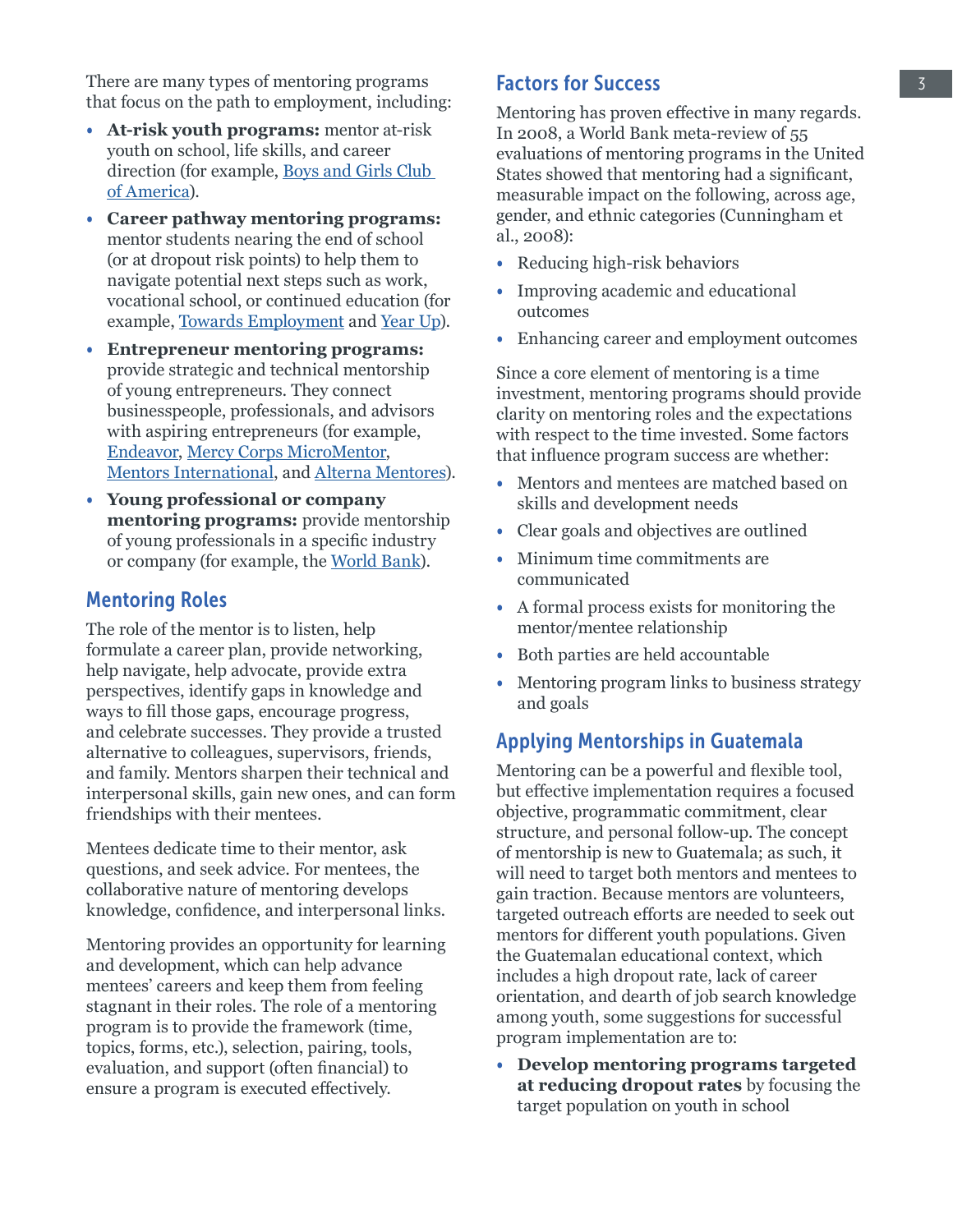- **Develop career orientation programs** by engaging industries to articulate demand for skills, training needed, and resources to link potential students with opportunities
- **Develop career pathway mentoring programs** to focus on navigating the desired career path, application process, and next steps to achieve desired goals

The goal of these youth-focused programs is to mentor youth to stay in school, help them understand the market demands, and navigate options for work, university, or vocational programs.

### Apprenticeship Programs

An apprenticeship can be defined as a job that includes on-the-job training and off-thejob training to learn a skilled occupation that is certified and recognized by an industry. Apprenticeships are distinctive from other training methods in that:

- The apprentice has a job with structured training
- The apprentice's training plan combines training in the workplace with a professional master
- A written contract of employment exists
- The apprentice takes an assessment to receive a recognized certification

Apprenticeships are often aimed at out-of-school young people around the age of 20 who may be unemployed, have an interest in learning a skill, and may not have the economic ability to afford an academic career (Fazio et al., 2016). Although apprenticeships have demonstrated a positive impact in some countries, they have infrequently been used in Latin America and the Caribbean. Apprenticeships tend not to target vulnerable youth, or youth with the lowest skills base; they offer longer, more intense training—and are therefore costlier—and are co-financed by the private sector (Busso et al., 2017).

In 2016, the Inter-American Development Bank produced a comprehensive assessment of apprenticeships in Latin America and the Caribbean (Fazio et al., 2016). This technical brief draws out specific recommendations

relevant to Guatemala. While it does not recommend developing formal governmentfunded apprenticeship programs, it does provide some actions that can be taken to develop apprenticeships in Guatemala.

Australia, Austria, Germany, Switzerland, and the United Kingdom have highly evolved formal apprenticeship systems that include government, corporate, union, and educational institution funding, support, and co-governance. While traditional apprenticeships are long and costly, it is possible to adapt the model for shorter, more accessible programs that integrate formal classroom learning with an on-the-job apprenticeship component. Some countries such as the United Kingdom, United States, and Canada have adapted pre-apprenticeships as a precursor to apprenticeship programs so that groups from different populations are able to strengthen their basic technical and interpersonal (soft skills) to meet the qualifications of an apprenticeship program. Pre-apprenticeships feature a classroom (or lab), worksite visits, internships, job shadowing, and other, similar activities that provide exposure to the work environment.

Cost-benefit analyses of apprenticeship programs are scarce, but those that have been undertaken demonstrate that a large percentage of training firms can recoup their investments by the end of the training period (Busso et al., 2017). The employer pays the apprentice's wages, which should be lower than or equivalent to those of a regular employee, and other resource costs, such as training for supervisors, training costs, and opportunity costs of experienced workers' time. However, recruitment benefits are associated with an employer's ability to recruit the best apprentices from a pool and the increases in productivity that the apprentice generates over the course of the program (Fazio et al., 2016).

#### Factors for Success

Given the high level of formality and interinstitutional coordination among multiple stakeholders, key factors of success revolve around aligning programs with market demand, aligning incentives for actors, sharing investments across actors, focusing on quality, and rigorously measuring the return on investment for all. A number of core elements should be followed to achieve successful outcomes: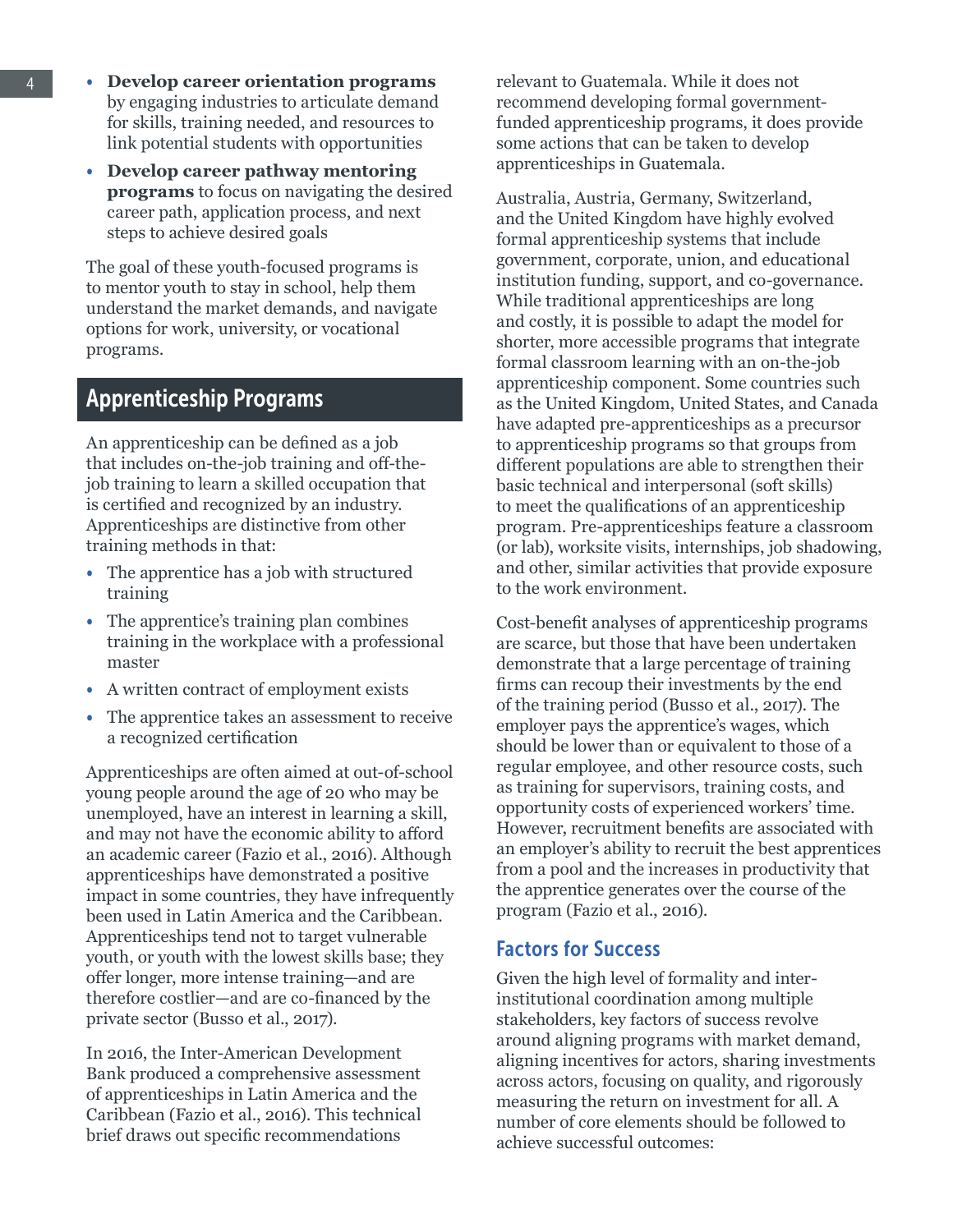- Adequate governance arrangements
- High levels of employer engagement
- Appropriate funding and incentive structures
- Robust curriculum design, delivery, and assessment methodologies that are relevant to occupation
- Certification and opportunities for further progression
- Suitable support in the form of apprenticeship career services
- Strong quality assurance mechanisms for delivery of the apprenticeship program that must take into account all of the aforementioned core elements and be highly aligned with countries' skills development systems (Busso et al., 2017)

In addition, to achieve a higher return on investment, programs that target youth who have already acquired advanced soft and basic skills are often more effective (a challenge in Latin America and the Caribbean).

#### Examples of International Apprenticeship Systems

The **German system,** characterized by a very stratified, state-paid education system and heavily regulated and unionized labor markets, is often touted as one of the global leaders in apprenticeships. Most apprenticeships last approximately three years and mix companybased with in-school training or consist solely of school-based training with a work placement. Both types of programs provide a nationally recognized qualification. About 60 percent of young people participate in apprenticeships in Germany (Jacobs, 2017).

The **U.S. system,** characterized by companyled partnerships with educational institutions and community colleges, has historically been underused, with an annual average of active apprentices under 500,000 for the last 20 years. As of 2017, there were approximately 534,000 registered apprenticeships (U.S. Department of Labor, 2018).

The **Mexican system** has recently demonstrated greater momentum in promoting apprenticeships. The main organization responsible for vocational

education and training in Mexico is CONALEP (Colegio Nacional de Educación Profesional Técnica). Since the early 1990s, Swiss-, German-, and Austrian-linked programs have been collaborating with auto parts and industrial firms to conduct apprenticeship programs in Mexico.

#### Applying Apprenticeships in Guatemala

Latin America is keen to boost apprenticeships to drive steady employment, but many challenges confront the traditional model. Employers are often not willing to finance basic and soft skills remediation, small- and mediumsized enterprises are unable to absorb the high costs of participation that larger employers can absorb, and a lack of transparent information about worker skills and training quality discourages many employers from making the investment. Guatemala faces challenges in developing apprenticeships due to the lack of architectural elements in an apprenticeship system. With political will and a committed private sector, there are practical steps that Guatemala can take to bolster an apprenticeship system.

Given the challenges, complexity, and scale, a formal, multiparty, long-term apprenticeship system may not be the most effective system in an environment with scarce resources. Guatemala may want to focus on less formal, systemic models for bridging employment—such as internships and mentoring with an emphasis on career counseling (described next) or preapprenticeships as described previously. If momentum for paid-formal apprenticeships with certification builds, then steps can be taken to establish apprenticeships.

### Beyond Mentoring and Apprenticeships

Practical options other than mentoring and apprenticeships exist for Guatemala, such as internships. An internship is an opportunity for experiential learning outside the classroom to prepare youth to work in a technical or professional environment, though with a shorter timeline (1-3 months) than an apprenticeship. Considering the formality of apprenticeships, internships can be an option for youth who need to work, earn money, and learn new skills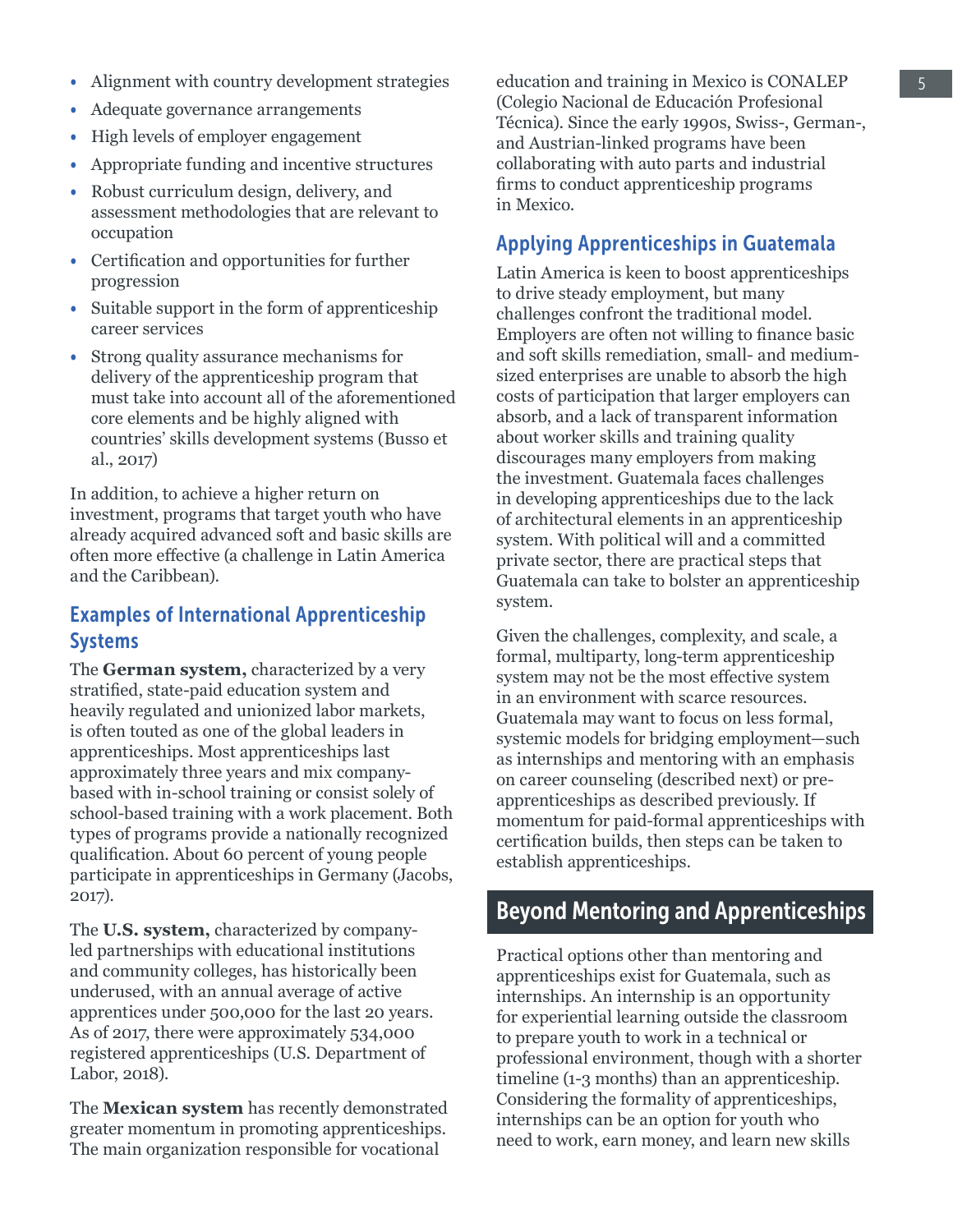rapidly. Furthermore, the private sector may not be ready to absorb a formal apprenticeship program but could quickly adapt a less formal internship program. Internships can be paid or provide a stipend and can also be combined with a certification program. Evidence of several successful workforce development programs that include internships are highlighted next from Macedonia, Bulgaria, and El Salvador.

**Macedonia** sought to correct its disconnect between supply and demand of labor through several initiatives. A national internship and job placement program was established as a platform for work-based and experiential learning for recent graduates and youth to transform internships into full-time jobs. The program, MyCareer, centers around a job placement portal that brings together jobseekers, students, employers, and career counselors. Students use the portal to get a foot in the door and strengthen professional development while employers consider it a cost-effective way to recruit and screen candidates. MyCareer provides training for students and jobseekers to write resumes and cover letters, prepare for interviews, and develop communication and soft skills for the work environment. In addition to MyCareer, the national program supported industry-led education programs to build a pipeline of workers with specific skills needed for businesses within a given sector, facilitated through partnerships between local businesses and technical and vocational schools. These programs cost little while providing a knowledge transfer that led to internship placements and full-time jobs for well-performing students. Key to these initiatives was a career development process with the Global Career Development Facilitator certification that targeted the private sector and educational institutions to provide counseling services. Lastly, the program sought to encourage stakeholder dialogue and coordination to provide an integrated, systematic approach to workforce competitiveness.

Several components of USAID's **Bulgaria** Labor Market Project (LMP) provide costeffective best practices that could be relevant to the Guatemalan context. One activity sought to identify employers' needs through an interview program of over 150 companies in a range of sectors and industries that promised growth

potential in Bulgaria. The interview program provided insight into employer demand and highlighted opportunities for new investment and employment creation. As a result, USAID sought pilot programs to better prepare the labor force to meet the needs of a changing economy and Bulgaria responded with training certification programs to meet the needs of employers in the growing tourism and apparel industries. Additionally, Bulgaria instituted a national internship program for university students to receive practical work experience through an online platform connecting internship seekers with employers. This initiative included helping universities to open career development centers, training staff using internationally recognized methodologies for training career counselors, drafting guidance for employers and universities on internship program development, organizing internship and career fairs, and promoting academic credit for internships. To address youth not attending university, the Ministry of Education partnered with LMP to build capacity for career counseling at secondary and vocational schools and launched a website to assist Bulgarian youth to make informed career decisions. A key lesson learned from the LMP is that the failure of education and training institutions to adequately equip labor market participants with necessary skills is a critical structural constraint to economic growth. Sustained employment creation and productivity growth requires continuous improvement of skills.

**El Salvador** provides several program examples that could be valuable for Guatemala. The program's main principles were to ensure that interventions were market-led and activities were alliance-based to ensure local buy-in and sustainability, promote access to information (on supply and demand in the market, efficacy of training programs, and opportunities), build sustainable platforms for communication and collaboration, and utilize strategic communications, particularly Facebook. The program components were 1) promote occupational skills, standards, and competency certifications by identifying supply gaps in occupational skills and competencies and designing competency-based training and certification programs to address these gaps, 2) expand consumer-based employment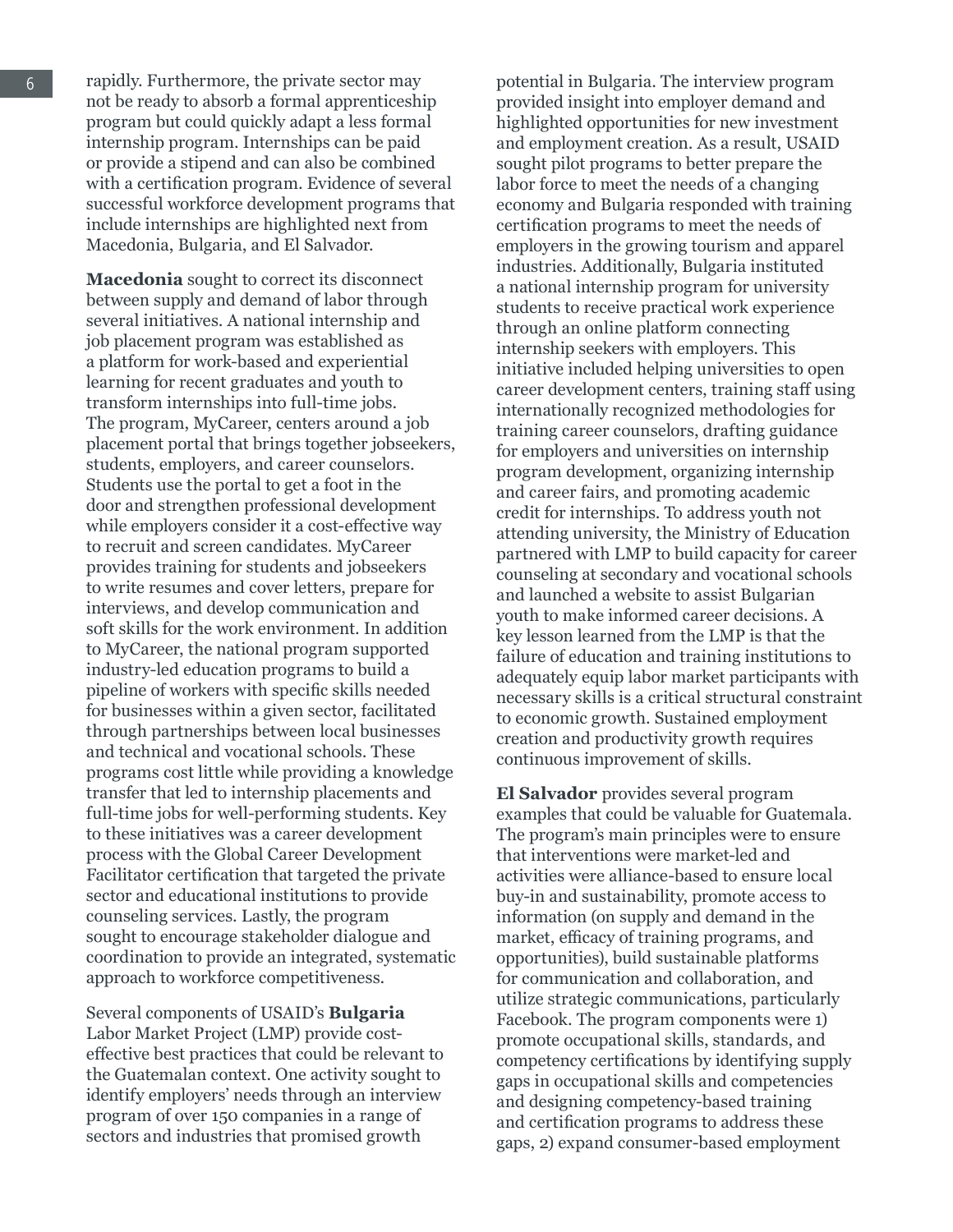reporting and career counseling/placement services for vulnerable youth and persons with disabilities, 3) improve the labor market information system (for example, English for Work and IT certifications for professionals, teachers, and students), and 4) link technical and vocational training with the needs of the business community through alliance building with the private sector. Furthermore, the program teamed up with a private sector firm to develop an online national internship program for university students, develop a certification program for career counselors, redesign the Internet portal for job matching, and create an online vocational tool for youth. Lastly, the program aimed to 5) build local capacity by transferring best practices to stakeholders in the workforce development system. The results were impressive. For example:

- 14,622 people found employment in new or improved jobs
- 21 alliances were created between public, private, and non-profit stakeholders
- 1,047 internships were completed

### Potential Steps Forward for Guatemala

Guatemala is in a position to develop programs to bridge the gap between school and work at low cost. Regardless of the type of program tool, bridging the gap between private and public/ nongovernmental sectors is needed. The following are some steps that Guatemala can take to highlight and improve the education-to-work path for stakeholders.

**1. Align programs with existing country development strategies.** Currently, government actors, associations, businesses, and civil society groups are working to grow targeted sectors. PRONACOM has focused its strategy on the "11-11-9" framework (11 clusters, 11 priorities, 9 territories) that forms the basis for the *National Competitiveness Policy 2018-2032*. Identification of thematic working groups is necessary to avoid duplication of efforts and build coordination and consensus. Furthermore, the target population needs to be considered—if the focus is vulnerable youth, the best solutions are those that are integral and

comprehensive, covering a range of issues that youth face.

- **2. Map skills needed and existing programs for priority sectors.**  The Foundation for the Development of Guatemala has undertaken an effort to map talent needs (FUNDESA, 2017). This can be augmented with existing data on firms (such as number of firms, number of employees, growth rates, and types of roles). It is essential that specific companies are aligned with specific needs to effectively structure a program.
- **3. Engage the private sector as a resource for workforce development solutions.** Working with the private sector to validate strategies, priorities, needs, and resources through the establishment of skills councils, employer consultations, and roundtables is needed. Engagement can take place at the company, sector, or platform level. Gaps and appropriate responses (such as career orientation, certifications, mentoring, internships, or apprenticeships) can be identified and addressed. An active role by employers is vital to ensure that training and certification programs are demand-driven to address the real skillsets that are needed in the labor market.
- **4. Use public-academic-private platforms to focus on private sector refinement and adoption of programs.**  The private sector, both formal and informal, employs the majority of Guatemala's workforce. Aligning stakeholder interests and showing the feasibility and low cost of collaborative efforts to revise curricula, transfer knowledge to trainers, and provide venues for work-based learning at local and sector levels increases the likelihood that public-private partnerships can take place. Platforms like the National System of Labor Training (or SINAFOL) can focus on private sector adoption of programs and the Directorate of Extracurricular Education could work with a private sector task force to frame best use of resources, or co-design programs that train workforce-ready employees and micro-entrepreneurs.
- **5. Complement mentoring and apprenticeship programs with career**